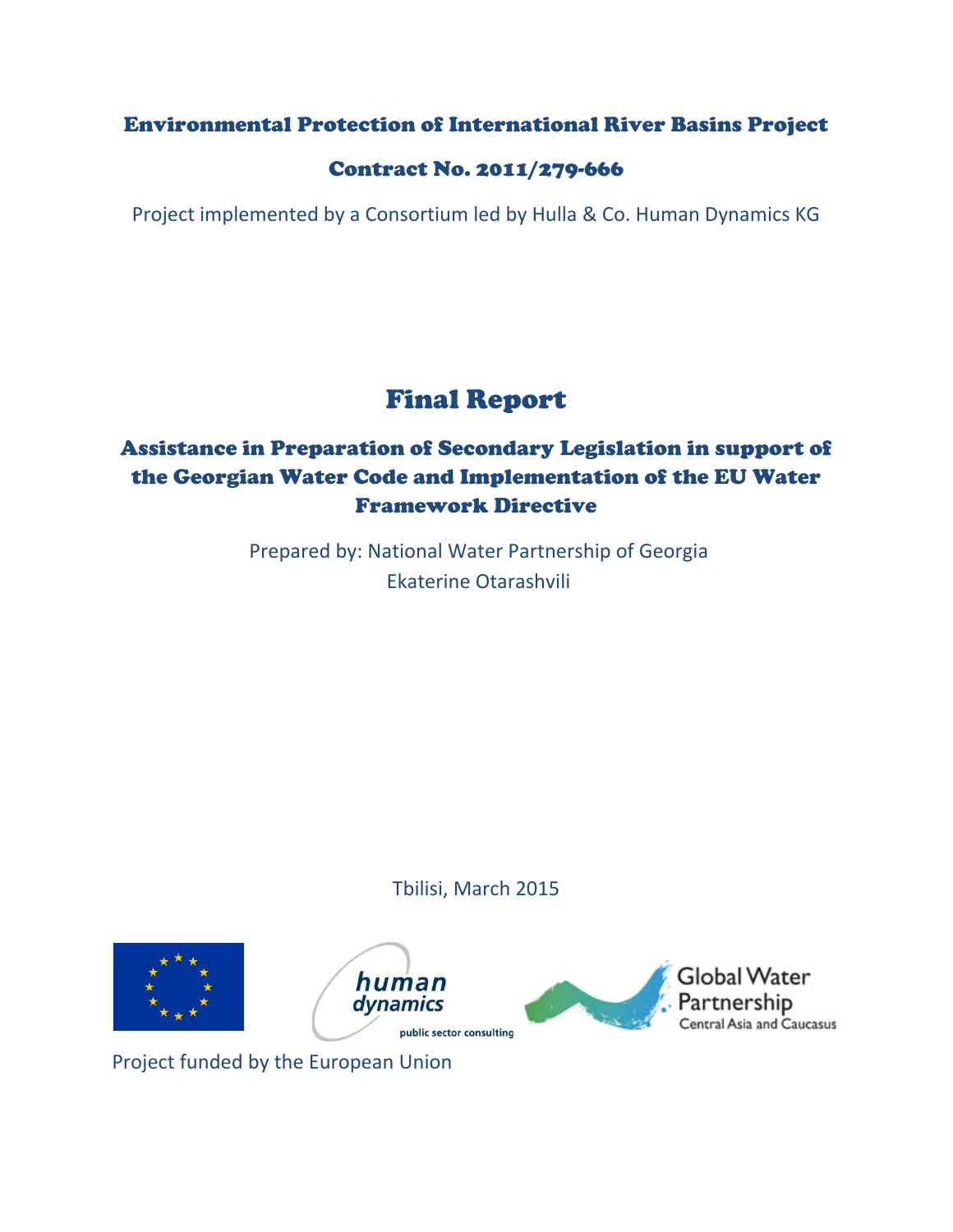## **Performed Activities (August 2014 to March 2015)**

- Final drafts of the Governmental Resolution on Defining Basin Districts for River Basin Management prepared and submitted to the Ministry;
- Map of the basin districts of Georgia prepared, and submitted to the Ministry. (Map is proposed to be annexed to the draft resolution and to become its integral part)
- Final draft of the explanatory note on the Governmental Resolution on Defining Basin Districts for River Basin Management prepared and submitted to the Ministry;
- Final draft of the Governmental Resolution on the Defining Rules for Identification of Water Bodies and their Borders (delineation of water bodies) prepared and submitted to the Ministry;
- Final draft of the explanatory note on the Governmental Resolution on the Defining Rules for Identification of Water Bodies and their Borders (delineation of water bodies) prepared and submitted to the Ministry;
- Final draft of the Governmental Resolution on Defining and Approval of the Procedure for Development, Review and Adoption of River Basin Management Plans (RBMPs) prepared and submitted to the Ministry;
- Final draft of the explanatory note on the Governmental Resolution on Defining and Approval of the Procedure for Development, Review and Adoption of River Basin Management Plans (RBMPs) prepared and submitted to the Ministry;
- Final draft of the Governmental Resolution on the Establishment of the River Basin Councils and Approval of their typical Charter prepared and submitted to the Ministry; (Initially, ToR included preparation of the draft ministerial order related to the Basin Councils, but after internal discussions Ministry requested preparation of the draft Governmental Resolution, which was accomplished)
- Consultations with the Ministry, in particular with its Water Resources Management Service had been held on the ongoing bases and agreement were reached on the all prepared drafts;
- Mid-term meeting of the working group members was held in Tbilisi on Dec 19, 2014;
- Draft normative acts were presented to the stakeholders at the Coordination Committee meeting of the EPIRB Project in Tbilisi on Dec 19, 2014;
- Final drafts of the normative acts were presented to the stakeholders at the third meeting of the Steering Committee of the National Policy Dialogue on Integrated Water Resources Management in Georgia on Feb 23, 2015 in Tbilisi;
- Final drafts of the normative acts were presented at the meeting of NGOs, held at the Ministry of Environment and Nature Resources Protection on Feb 24, 2015 in Tbilisi;
- Final drafts of the all four Governmental Resolutions were translated into English language and submitted to the Ministry.